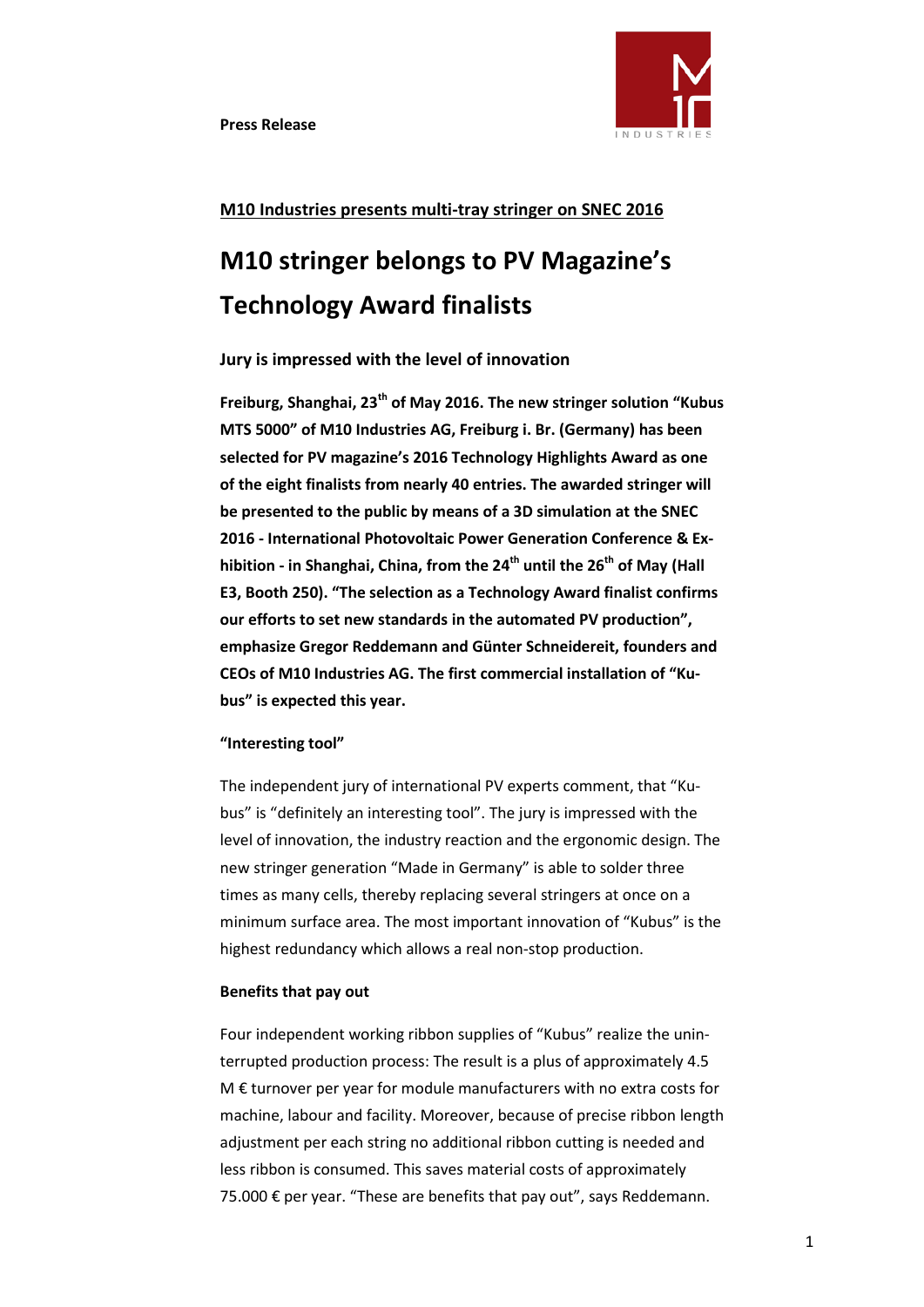

### **Industrial installation this year**

M10 Industries can also refer to commercial installations of "Kubus", which will be ramped up this year. "Pre acceptance tests have past successfully and have been in time - two Kubus are ready for shipping to the customer", explains Reddemann. For further information about the group, please see www.m10ag.de.

**Characters (incl. spaces): 2.093**

### **Information about the M10 Industries AG Group:**

The new competence centre "M10 Solar Campus", consisting of SI Module and M10 AG, combines development with production and technology: **M10 Industries AG** develops and builds systems for the solar industry, which distinguish themselves through innovation, quality and high performance. **SI Module GmbH** produces high-quality photovoltaic modules. As an M10 Industries subsidiary SI Module also serves as a technology and service centre for the new high performance stringer "Kubus". All the corporate group's products are consistently manufactured in Germany.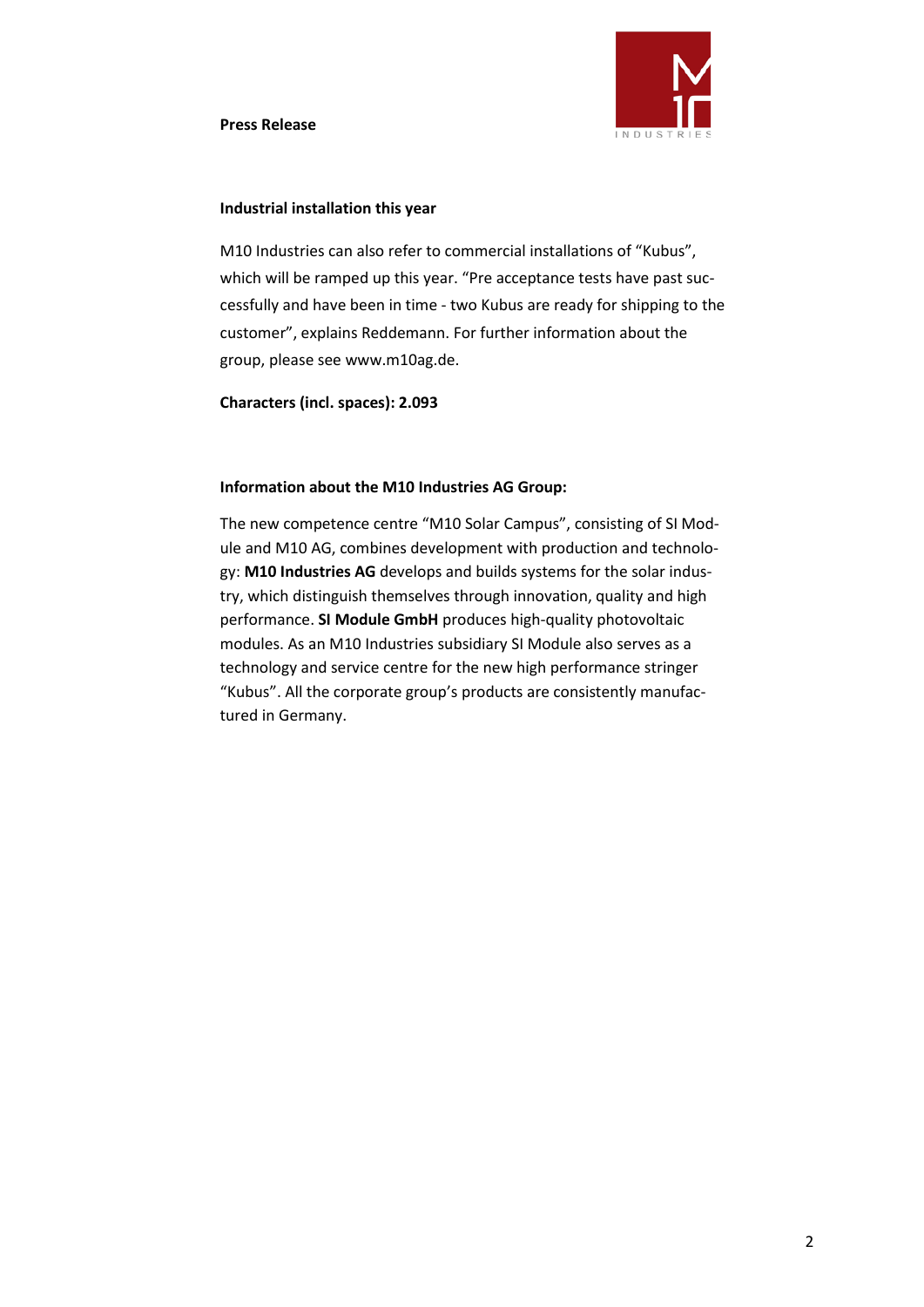### **Press Release**



#### **Pictures:**

"Kubus" - the most powerful stringer in the world



Ribbons can be exchanged at any time without interrupting ongoing production.



The modular structure of the "Kubus" guarantees an optimal access for all the application areas.